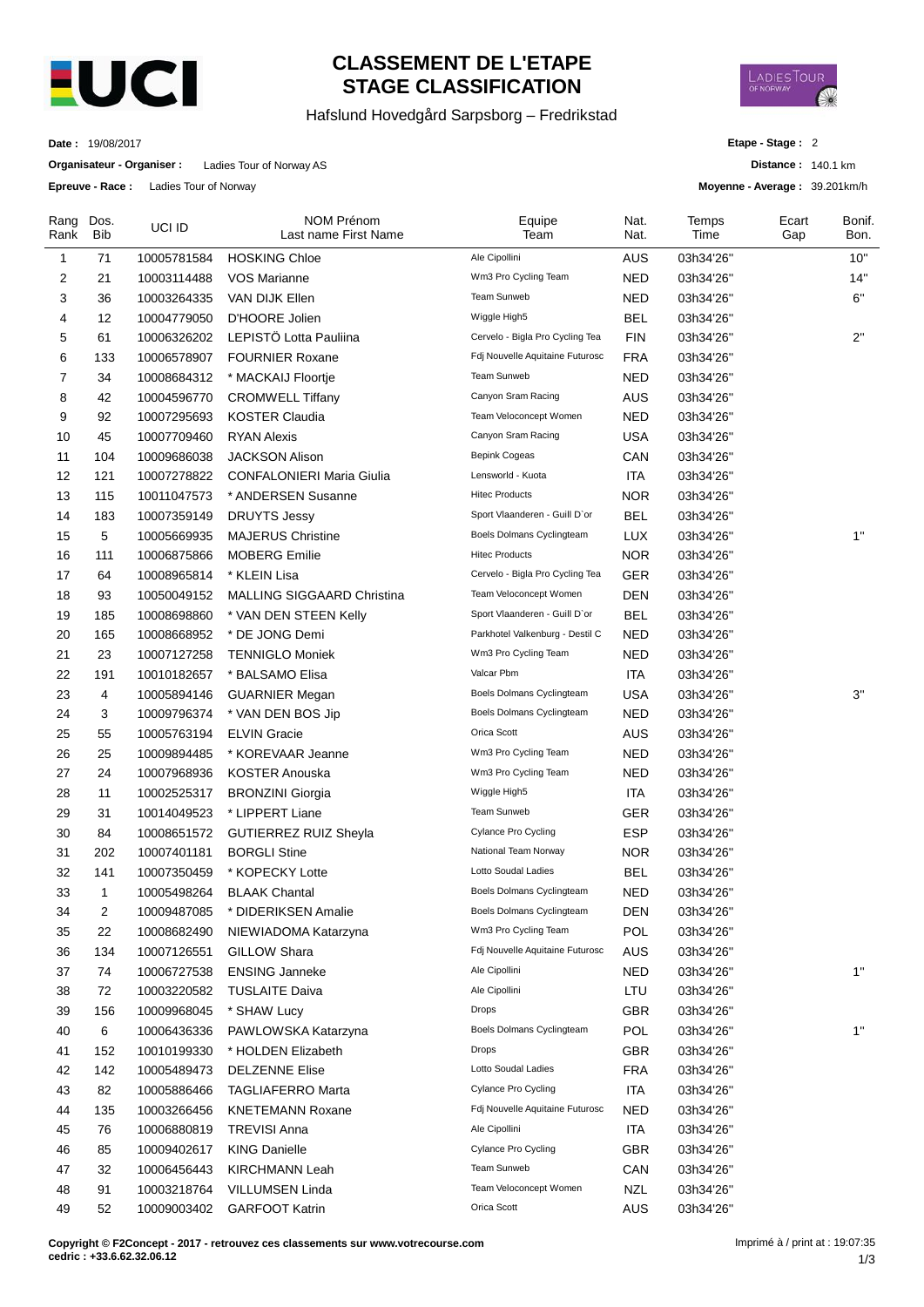| 50  | 83  | 10007524352 | <b>RATTO Rossella</b>                    | <b>Cylance Pro Cycling</b>      | <b>ITA</b> | 03h34'26" |                        |
|-----|-----|-------------|------------------------------------------|---------------------------------|------------|-----------|------------------------|
| 51  | 166 | 10046109639 | * BUIJSMAN Nina                          | Parkhotel Valkenburg - Destil C | <b>NED</b> | 03h34'26" |                        |
| 52  | 204 | 10013943631 | <b>GULLIKSEN Line Marie</b>              | National Team Norway            | <b>NOR</b> | 03h34'26" |                        |
| 53  | 13  | 10004597881 | <b>FAHLIN Emilia</b>                     | Wiggle High5                    | SWE        | 03h34'26" |                        |
| 54  | 106 | 10010660684 | * RAGUSA Katia                           | <b>Bepink Cogeas</b>            | ITA        | 03h34'26" |                        |
| 55  | 195 | 10014208662 | * ZANETTIN Chiara                        | Valcar Pbm                      | ITA        | 03h34'26" |                        |
| 56  | 73  | 10004603137 | <b>KASPER Romy</b>                       | Ale Cipollini                   | <b>GER</b> | 03h34'26" |                        |
| 57  | 81  | 10002919175 | <b>WILD Kirsten</b>                      | Cylance Pro Cycling             | <b>NED</b> | 03h34'26" |                        |
| 58  | 114 | 10006875765 | <b>THORSEN Thea</b>                      | <b>Hitec Products</b>           | <b>NOR</b> | 03h34'26" |                        |
| 59  | 41  | 10010790121 | * RIFFEL Christa                         | Canyon Sram Racing              | <b>GER</b> | 03h34'26" |                        |
|     |     |             |                                          | Drops                           |            |           |                        |
| 60  | 155 | 10008077959 | MASSEY Laura                             | Cylance Pro Cycling             | <b>GBR</b> | 03h34'26" |                        |
| 61  | 86  | 10004520079 | JASINSKA Malgorzata                      |                                 | POL        | 03h34'26" |                        |
| 62  | 54  | 10009115253 | * MANLY Alexandra                        | Orica Scott                     | <b>AUS</b> | 03h34'26" |                        |
| 63  | 153 | 10010960071 | * VAN TWISK Abigail                      | Drops                           | <b>GBR</b> | 03h34'26" |                        |
| 64  | 214 | 10014329207 | <b>BROWN Grace</b>                       | National Team Australia         | <b>AUS</b> | 03h34'26" |                        |
| 65  | 33  | 10009749894 | * LABOUS Juliette                        | Team Sunweb                     | <b>FRA</b> | 03h34'26" |                        |
| 66  | 184 | 10008669457 | <b>DEMEY Valerie</b>                     | Sport Vlaanderen - Guill D'or   | BEL        | 03h34'26" |                        |
| 67  | 35  | 10006140181 | <b>STULTIENS Sabrina</b>                 | Team Sunweb                     | <b>NED</b> | 03h34'26" |                        |
| 68  | 132 | 10007605891 | <b>BRAVARD Charlotte</b>                 | Fdj Nouvelle Aquitaine Futurosc | <b>FRA</b> | 03h34'26" |                        |
| 69  | 26  | 10008990163 | * KASTELIJN Yara                         | Wm3 Pro Cycling Team            | <b>NED</b> | 03h34'41" | 15"                    |
| 70  | 124 | 10006824740 | RIABCHENKO Tetiana                       | Lensworld - Kuota               | <b>UKR</b> | 03h34'41" | $\mathbf{H}$           |
| 71  | 94  | 10009637134 | * MATHIESEN Pernille                     | Team Veloconcept Women          | DEN        | 03h34'41" | $\pmb{\mathsf{H}}$     |
| 72  | 136 | 10009040885 | YONAMINE Eri                             | Fdj Nouvelle Aquitaine Futurosc | <b>JPN</b> | 03h34'41" | $\pmb{\mathsf{H}}$     |
| 73  | 213 | 10009991586 | MALSEED Shannon                          | National Team Australia         | AUS        | 03h34'41" | $\pmb{\mathsf{H}}$     |
| 74  | 65  | 10009773035 | * KOPPENBURG Clara                       | Cervelo - Bigla Pro Cycling Tea | <b>GER</b> | 03h34'41" | $\pmb{\mathsf{H}}$     |
| 75  | 16  | 10006324279 | <b>LETH Julie</b>                        | Wiggle High5                    | DEN        | 03h34'41" | $\pmb{\mathsf{H}}$     |
| 76  | 206 | 10006007011 | <b>RUUD Kirsti</b>                       | National Team Norway            | <b>NOR</b> | 03h34'41" | $\pmb{\mathsf{H}}$     |
| 77  | 181 | 10004779353 | <b>DRUYTS Kelly</b>                      | Sport Vlaanderen - Guill D'or   | <b>BEL</b> | 03h34'41" | $\pmb{\mathsf{H}}$     |
|     |     |             |                                          | <b>Bepink Cogeas</b>            | <b>RUS</b> |           | $\pmb{\mathsf{H}}$     |
| 78  | 101 | 10001441139 | ZABELINSKAYA Olga<br><b>KRÖGER Mieke</b> | Canyon Sram Racing              |            | 03h34'41" | $\pmb{\mathsf{H}}$     |
| 79  | 44  | 10007520110 |                                          |                                 | <b>GER</b> | 03h34'41" | $\pmb{\mathsf{H}}$     |
| 80  | 112 | 10007874057 | <b>HEINE Vita</b>                        | <b>Hitec Products</b>           | <b>NOR</b> | 03h34'41" | $\pmb{\mathsf{H}}$     |
| 81  | 66  | 10007510511 | PERCHTOLD Christina                      | Cervelo - Bigla Pro Cycling Tea | AUT        | 03h34'41" |                        |
| 82  | 43  | 10005886365 | <b>GUARISCHI Barbara</b>                 | Canyon Sram Racing              | <b>ITA</b> | 03h34'41" | $\pmb{\mathsf{H}}$     |
| 83  | 143 | 10007860014 | <b>DOM Annelies</b>                      | Lotto Soudal Ladies             | BEL        | 03h34'41" | $\pmb{\mathsf{H}}$     |
| 84  | 56  | 10010089600 | <b>CROOKS Jenelle</b>                    | Orica Scott                     | <b>AUS</b> | 03h34'41" | $\mathbf{H}$           |
| 85  | 53  | 10007342476 | NEYLAN Rachel                            | Orica Scott                     | AUS        | 03h34'41" |                        |
| 86  | 196 | 10007981868 | <b>MUCCIOLI Dalia</b>                    | Valcar Pbm                      | <b>ITA</b> | 03h34'41" | $\pmb{\mathsf{H}}$     |
| 87  | 123 | 10002741545 | <b>GUDERZO Tatiana</b>                   | Lensworld - Kuota               | <b>ITA</b> | 03h34'41" | $\blacksquare$         |
| 88  | 154 | 10007749674 | PAYTON Hannah                            | Drops                           | GBR        | 03h34'41" | $\pmb{\mathsf{H}}$     |
| 89  | 96  | 10005436529 | <b>MUSTONEN LICHAN Sara</b>              | Team Veloconcept Women          | SWE        | 03h34'41" | $\pmb{\mathsf{H}}$     |
| 90  | 15  | 10003294041 | LICHTENBERG Claudia                      | Wiggle High5                    | <b>GER</b> | 03h34'41" | $\pmb{\mathsf{H}}$     |
| 91  | 193 | 10029602764 | * POLLICINI Silvia                       | Valcar Pbm                      | <b>ITA</b> | 03h34'41" | $\blacksquare$         |
| 92  | 62  | 10004766017 | <b>HANSELMANN Nicole</b>                 | Cervelo - Bigla Pro Cycling Tea | SUI        | 03h34'41" | $\pmb{\mathsf{H}}$     |
| 93  | 144 | 10004631732 | <b>SCHMIDT Trine</b>                     | Lotto Soudal Ladies             | <b>DEN</b> | 03h34'41" | $\blacksquare$         |
| 94  | 205 | 10013490557 | DYBWAD Vibeke                            | National Team Norway            | <b>NOR</b> | 03h34'41" | $\pmb{\shortparallel}$ |
| 95  | 203 | 10013943833 | <b>SOLVANG Julie</b>                     | National Team Norway            | <b>NOR</b> | 03h34'41" | $\blacksquare$         |
| 96  | 194 | 10010753947 | * PERSICO Silvia                         | Valcar Pbm                      | ITA        | 03h34'41" | $\pmb{\mathsf{H}}$     |
| 97  | 192 | 10011143260 | * CAVALLI Marta                          | Valcar Pbm                      | ITA        | 03h34'41" | $\blacksquare$         |
|     | 212 | 10014838556 | <b>KENNEDY Lucy</b>                      | National Team Australia         | <b>AUS</b> | 03h34'41" | $\blacksquare$         |
| 98  |     |             |                                          | National Team Australia         |            |           | $\blacksquare$         |
| 99  | 211 | 10011161650 | <b>HOCKINGS Lisen</b>                    |                                 | AUS        | 03h34'41" | $\pmb{\mathsf{H}}$     |
| 100 | 102 | 10002526125 | VALSECCHI Silvia                         | <b>Bepink Cogeas</b>            | <b>ITA</b> | 03h34'41" |                        |
| 101 | 75  | 10007524453 | PALADIN Soraya                           | Ale Cipollini                   | ITA        | 03h34'49" | 23"                    |
| 102 | 105 | 10008689362 | * PATTARO Francesca                      | <b>Bepink Cogeas</b>            | <b>ITA</b> | 03h35'07" | 41"                    |
| 103 | 175 | 10006241326 | <b>ROE Eileen</b>                        | Team Wnt Pro Cycling            | <b>GBR</b> | 03h35'07" | $\blacksquare$         |
| 104 | 174 | 10009084739 | * JONES Hayley                           | Team Wnt Pro Cycling            | GBR        | 03h35'07" | $\pmb{\mathsf{H}}$     |
| 105 | 146 | 10016491596 | VAN DE VELDE Julie                       | Lotto Soudal Ladies             | BEL        | 03h35'41" | 01'15"                 |
| 106 | 14  | 10006180193 | <b>EDMONDSON Annette</b>                 | Wiggle High5                    | <b>AUS</b> | 03h36'09" | 01'43"                 |
| 107 | 103 | 10008635610 | SANGUINETI Ilaria                        | <b>Bepink Cogeas</b>            | <b>ITA</b> | 03h36'24" | 01'58"                 |
| 108 | 116 | 10010171543 | * GÅSKJENN Ingvild                       | <b>Hitec Products</b>           | <b>NOR</b> | 03h39'32" | 05'06"                 |
| 109 | 201 | 10015262427 | MOE Ingrid                               | National Team Norway            | <b>NOR</b> | 03h40'34" | 06'08"                 |

**Copyright © F2Concept - 2017 - retrouvez ces classements sur www.votrecourse.com**